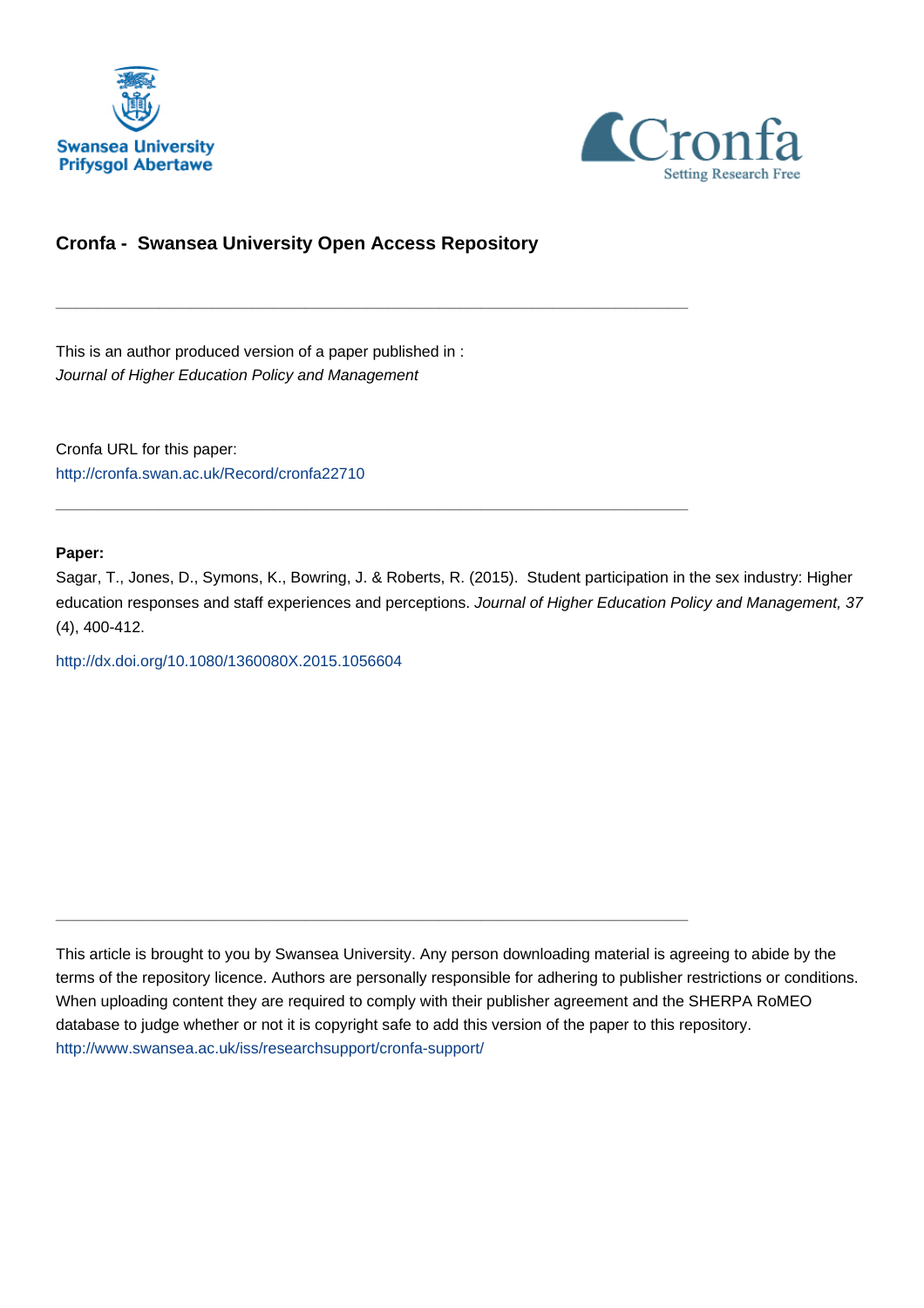150204\_17 7,096 words Student Participation in the Sex Industry: Higher Education Responses and Staff Experiences and Perceptions

Tracey Sagar<sup>1</sup>, Deborah Jones<sup>2</sup>, Katrien Symons<sup>3</sup>, Joanne Bowring<sup>4</sup>, Ron Roberts<sup>5</sup>

Abstract

This paper discusses student sex workers in higher education in Wales from an institutional perspective. It investigates how student sex work is dealt with within higher education and in doing so highlights the lack of higher education policies/guidance/training to assist staff members who have experiences with students working in the sex industry. Drawing on data from The Student Sex Work Project, the research found that staff's knowledge on the legalities of sex work and on appropriate referral pathways is inadequate. While some institutions as well as staff deem that student sex work would bring the reputation of the university and/or the profession for which the student is training into disrepute (necessitating disciplinary action), other institutions and staff indicated that student sex work requires an individualised approach which can offer support in different areas. The paper argues that steps need to be undertaken to make the higher education environment inclusive for all students, including those who work in the sex industry.

Student Sex Work; Higher Education; University reputation; Professionalism

#### **Introduction**

**.** 

The funding of higher education has undergone continuous changes over the last decades and across the globe, resulting in many countries in substantial shifts in the higher educational cost burden from the government onto the individual students and their families (Altbach, Reisberg, & Rumbley, 2009). While this trend is by far more pronounced in the US, it is also increasingly seen across Europe (Johnstone, 2004; Payne et al., 2013). Expecting students to contribute a bigger share of their higher education cost implies that students need to have access to financial resources. In this context it may not come as a surprise that there are indications of increased involvement of students in the sex industry, especially given the societal trend towards normalisation and mainstreaming of sexual consumption (Attwood, 2006; Brents & Sanders, 2010).

Due to a lack of measurement points over time it is not possible to state with certainty that student involvement in the sex industry has increased. Nevertheless, 'student sex work' is increasingly reported in the media (e.g. Barrett, 1997; Chapman, 2001; BBC News, 2004; Duvall Smith, 2006; Awoyera, 2012; Dolman, 2008; Channel 4 News, 2012; Sedgeman,

<sup>&</sup>lt;sup>1</sup> Corresponding author; Swansea University, College of Law, Department of Criminology, Singleton Park, Swansea SA2 8PP, UK. E: T.Sagar@Swansea.ac.uk; T: +44 (0)1792 606431

<sup>&</sup>lt;sup>2</sup> Swansea University, College of Law, Department of Criminology, Singleton Park, Swansea SA2 8PP, UK. E: Deborah.A.Jones@Swansea.ac.uk; T: +44 (0)1792 606431

<sup>&</sup>lt;sup>3</sup> Swansea University, College of Law, Department of Criminology, Singleton Park, Swansea SA2 8PP, UK. E: K.Symons@Swansea.ac.uk; T: +44 (0)1792 606431

<sup>4</sup> Swansea University, College of Law, Department of Criminology, Singleton Park, Swansea SA2 8PP, UK. E: Joanne.Bowring@tht.org.uk; T: +44 (0)1792 606431

<sup>&</sup>lt;sup>5</sup> Kingston University, Faculty of Arts and Social Sciences, Department of Psychology, Penrhyn Road, Surrey KT1 2EE, UK. E: R.A.Roberts@kingston.ac.uk; T: +44 (0)20 8417 9000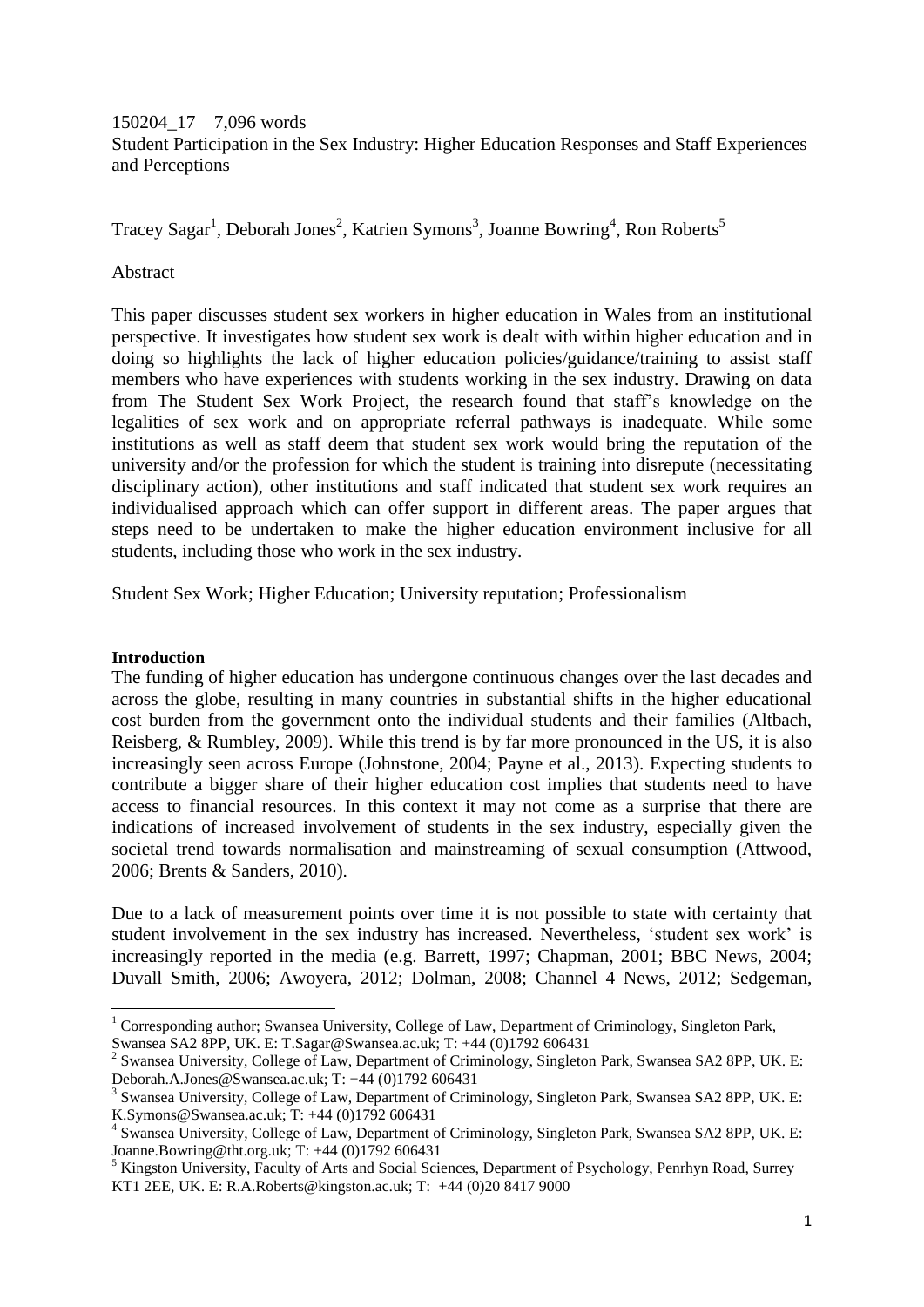2004) as well as by a growing body of academic literature. Indeed, research in the United Kingdom (UK) as well as other parts of Europe and Australia has established the widespread existence of student sex work (e.g. Roberts et al., 2000; Roberts, Bergström, & La Rooy, 2007a; Roberts, Sanders, Smith, & Myers, 2010; Sanders & Hardy, 2013; Lantz, 2005). While such research is typically rather small-scale, a recent large-scale study was conducted on the issue in the UK (Sagar, Jones, Symons, & Bowring, 2015) in which 6,773 respondents from the higher education student population participated. The study found that between 4.29 per cent and 5.33 per cent (95 per cent confidence interval) of the respondents had worked in the sex industry in some capacity. In that study the 'sex industry' covered a wide range of activities referring to sex work as well as managerial or auxiliary roles within the industry (e.g. brothel manager or driver for sex workers) although the latter were very rare in a student population. Sex work in its turn is understood according to the definition by Weitzer (2010, p. 1) in terms of 'the exchange of sexual services, performances, or products for material compensation'. As such the term 'sex work' can be used as an umbrella term for a wide range of behaviours that imply varying levels of intimacy (e.g. phone sex, erotic dancing, web cam sex, escorting and prostitution).

The widespread existence of 'student sex workers' as discussed above automatically raises the question of *how do higher education institutions deal with students that are engaged in the sex industry*. This is an important question to ask given that they work in a highly unregulated industry that leaves them at risk of stigmatisation and discriminatory societal responses as well as violence (e.g. Scoular, 2004; Krüsi, Chettiar, Ridgway, Abbott, Strathdee, & Shannon, 2012; Sanders, 2004). With tuition fees from students now keeping the higher education economy afloat the responsibility of educational institutions to respond pragmatically and facilitate and provide health, safety and welfare support for students actively considering or actively engaged in work in the sex economy cannot be disputed. A large-scale study in the UK (Sagar, Jones, Symons, Tyrie, & Roberts, 2015) found that the motivations and experiences of student sex workers were diverse and it is suggested that there is a need for tailored support and service provision that goes beyond stereotypical understandings of student sex workers. For example, while economic reasons loom large in students' motivations to work in the sex industry, many were also found to be intrinsically motivated for doing this type of work (in terms of anticipated enjoyment) rather than feeling forced into it. In addition, the difficulties experienced by student sex workers were found to be highly diverse and not necessarily related to the work itself. Therefore, given the misconceptions about sex work, the complexity and diversity of the work, as well as the social stigma the work can attract, the authors argue that it is very important that higher education institutions themselves do not take part in any discriminatory behaviour towards students who take up roles in the sex industry.

In the UK, higher education institutions have by and large not only had very little to say on the topic, they also appear to avoid the topic all together. For example, Roberts, Bergström and La Rooy (2007b) have described the difficulties of conducting research on student sex work including attempts by managers to block research on the topic. Importantly, such actions should not be seen as idiosyncratic responses on the part of individual institutions. However, at the national level, *The Independent* newspaper in 2013 (Brown, 2013) considered the economic contribution of student sex workers to the UK higher education economy and suggested that UK universities were 'refusing to face up the facts' about student involvement in commercial sex. It also emerged that *Universities UK* who describe themselves as 'the representative organisation for the UK's universities' had tried to pressurise *The Independent* to drop the story (Roberts, 2013).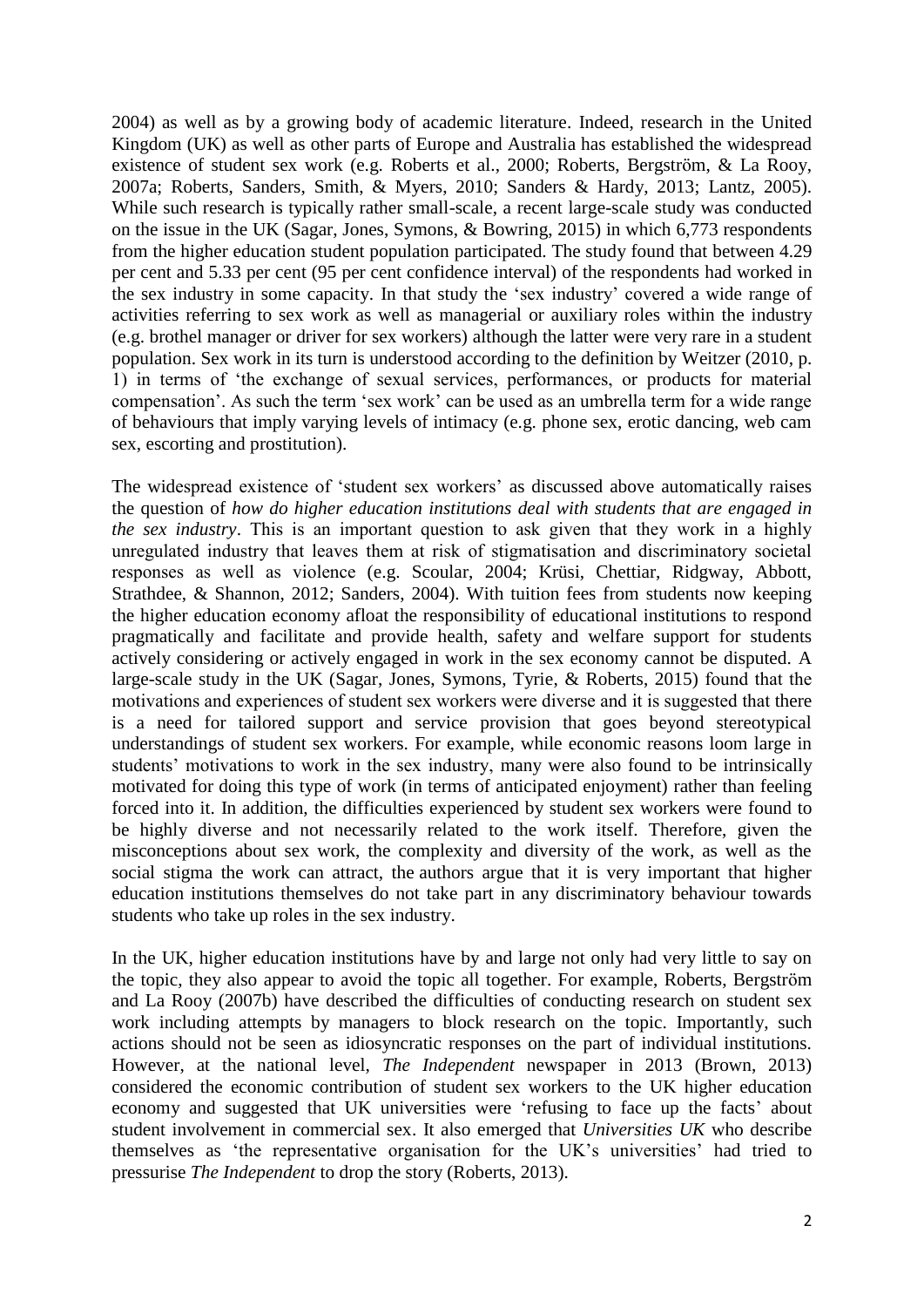To our knowledge only one study has been conducted on higher education institutional responses towards students' involvement in the sex industry and that study focused on higher education policies in England and Scotland. In that study, Cusick, Roberts and Paton (2009) sent *Freedom of Information* requests to 326 higher education institutions to which 236 responded. None of them were found to have a specific policy, although almost a fifth of those responding suggested matters may be covered by policies which cover disciplinary regulations and codes of conduct or which refer to misconduct and bringing the institution into disrepute. This is despite the fact that selling sex is a legal activity in England and Scotland and the fact that many of the same institutions have anti-bullying and harassment policies in place that support individual privacy. The authors concluded the following:

Although no institution had a policy on staff/student involvement in commercial sex, all of these responses implied that the institution concerned viewed such involvement with 'taken for granted' disapproval. It is also clear (...) that staff/student participation in commercial sex is widely perceived as some kind of institutional threat (Cusick et. al, 2009, p. 191).

However, it is now incontestable that across the higher education landscape substantial numbers of students are involved in the sex industry and that these students will bring their concerns regarding their health and wellbeing with them when they come to study (Sagar, Jones, Symons, & Bowring, 2015). This raises concerns that the higher education institutional stance with regards to student sex work is potentially detrimental to the wellbeing and welfare of students who are engaged in the sex industry. Furthermore, nothing is known about how higher education staff deal with the issue. If the needs of student sex workers are to be addressed, then students' relationship with frontline staff has a particular significance. It is important that those people who are expected to play a role in the wellbeing of students are knowledgeable about a myriad of complex issues relating to sex work and that they are aware of the legalities of sex work and appropriate referral pathways should it be necessary to use them.

The aim of the study presented here is to clarify how student sex work is dealt with in the higher education environment in Wales. While there are clearly important differences between different types of sex work, for example in terms of whether or not there is a direct intimate contact with a client or in terms of how the work is organized (e.g. selling sex in a parlour versus independently form home), we are interested in institutional responses towards all sorts of sex work given that these can all lead to institutional scrutiny and elicit concerns about the university's reputation. Attention is paid to higher education policy as well as the experiences of higher education staff. Based on the results, suggestions are made for the improved social inclusion and wellbeing of students who work in the sex industry. More specifically, the following five research questions are formulated:

- 1. What policies do higher education institutions in Wales have in place with regard to student sex work?
- 2. Do higher education staff have experience with students engaged in sex work?
- 3. How do higher education staff respond to students engaged in the sex industry and are they able to provide the support that might be needed?
- 4. Do higher education staff have a good understanding of the laws on sex work?
- 5. What do higher education staff need to be able to deal appropriately with a situation of student sex work?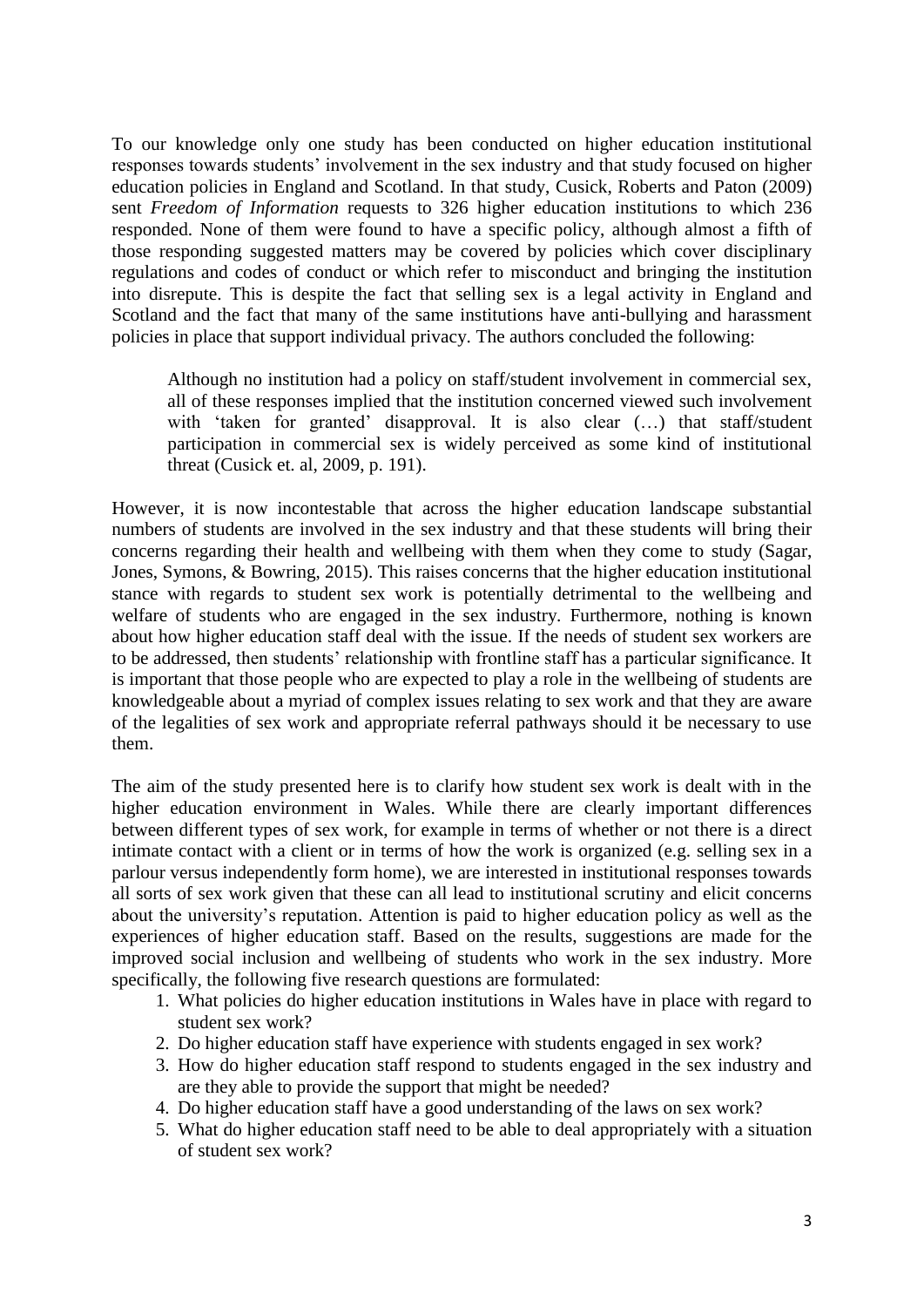The study makes use of data that were collated in the course of *The Student Sex Work Project* which is a three-year research project that was instigated to produce relevant empirical evidence on student sex work that will inform the development of policies and protocols which can be embedded into UK higher education. However, the findings will be of interest to all higher education institutions where student sex work exists.

## **Method**

Quantitative and qualitative data are used in a complementary way. The research question on higher education institutional policy is answered by making use of 'Freedom of Information' requests. The research questions on higher education staff's experiences, perceptions and needs are explored through both survey data and personal interviews.

### *Freedom of Information Requests*

Under UK legislation, the public holds the right to access information that is held by public authorities which is implemented under the 'Freedom of Information Act 2000' (http://www.legislation.gov.uk/ukpga/2000/36/contents). Freedom of Information requests were sent to all (nine) Welsh universities and all universities responded to this request. The request asked the institutions to provide information on the following areas:

- the existence of policies at the higher education institution in relation to supporting students involved in the sex work industry
- the processes carried out by a member of staff, if a student was to disclose working in the sex work industry
- the procedures undertaken if a student was to be discovered working in the sex work industry

# *University Case Study*

### *Participants and Design*

An online survey was distributed among all staff from one university in Wales (with over 10,000 students) by sending an email with the invitation to participate. In all 138 staff members replied, forming a self-selected volunteer sample. The survey was granted ethical approval in 2013 by the College of Law Research Ethics board at Swansea University.

### *Questionnaire items*

Questions addressed respondents' role within the university, and whether their job involved direct contact with students (yes/no). Further questions were only asked to those who held roles which involved direct student contact  $(N = 106)$ .

*Experience with student sex work.* Respondents were asked whether or not a student had ever disclosed on engagement in any of a number of listed activities connected with the sex industry. Those who experienced disclosure were asked to provide further details on this including their response to the disclosure by means of an open-ended question. They were also asked whether they knew where to find guidance, advice or support on the issues of student sex work in order to meet the needs of the student (yes/no). In addition to actual disclosure, respondents were asked whether they had ever suspected a student to be involved in sex work even if the student had not disclosed this (yes/no), and why that was the case.

*Perceived needs among staff to deal with student sex work.* Respondents were asked what they would need if a student were to disclose engagement in the sex industry. They were presented a list of six possible options and multiple options could be ticked (e.g. 'a work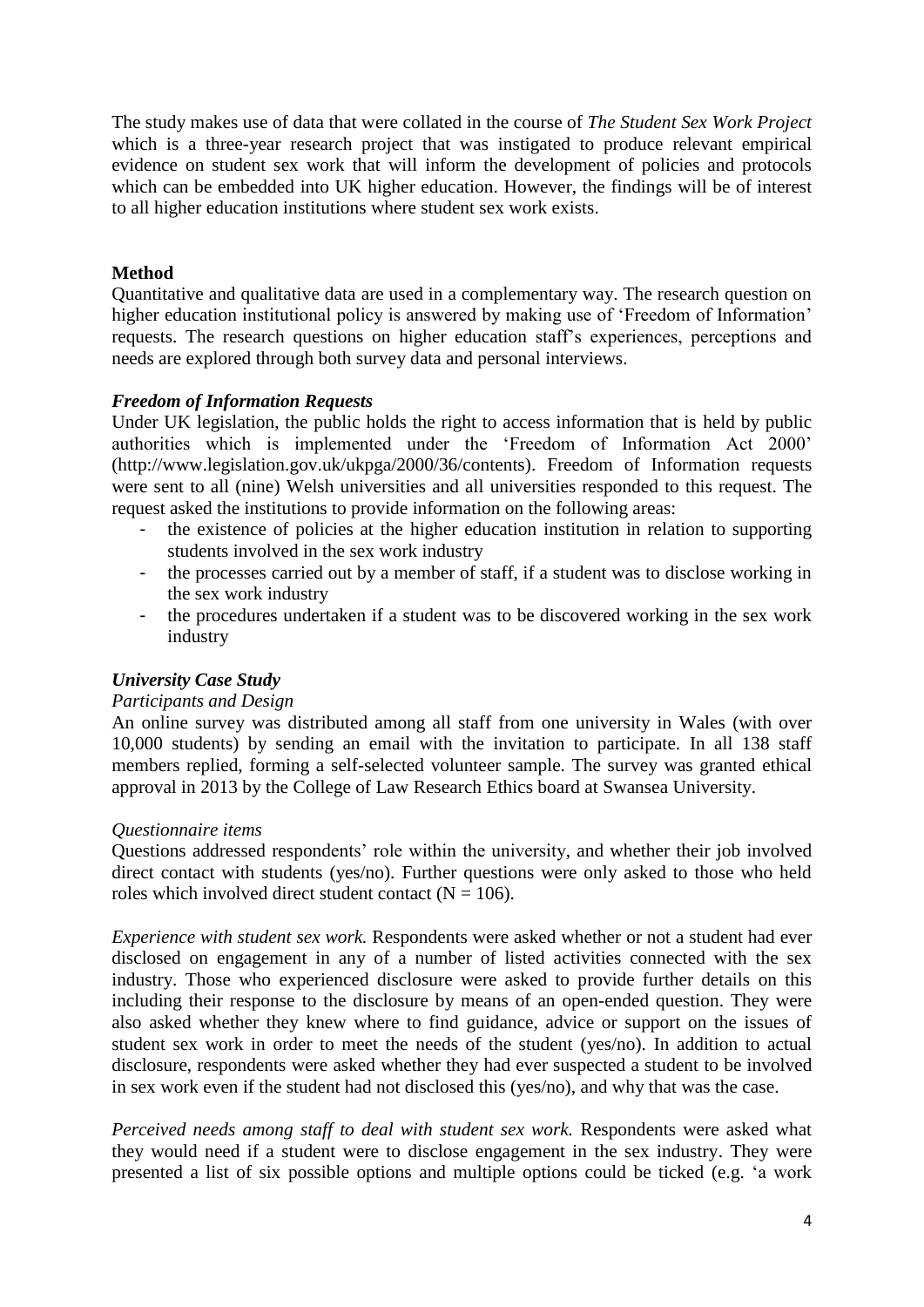colleague to talk to about the disclosure' or 'information about the law around sex work'). Respondents were also asked whether or not they would benefit from any training, guidance or policy on the matter (yes/no) and for those who said 'yes' which of five possible initiatives they would find useful (e.g. 'online guidance' or 'face-to-face training').

*Perceived legality of sex work activities.* Respondents were asked whether or not their response to a potential disclosure would depend on the legality of the activity concerned (yes/no). Respondents' knowledge on the legality of different activities related to the sex industry was measured by presenting them a list of various activities whereby the respondent had to indicate for each activity whether or not they thought this is legal in Wales.

#### *Personal interviews with Higher Education staff*

Qualitative information was retrieved by personal interviews with student support staff and elected Student Union officers (who are also on the payroll of the university). In all 31 respondents (21 female, 10 male) were interviewed, spread over the at that time twelve Welsh universities (currently merged into nine universities). Those interviewed were recruited either from contact made at the launch conference of *The Student Sex Work Project* or from contacting staff across Welsh higher education institutes. Just under half ( $n = 14$ ) were staff who worked within student support services (three nurses, five counsellors, five support services staff, one financial adviser), while the remaining 17 were elected Student Union officers. All data which are presented have been anonymised and the identities of participants are not disclosed. Ethical approval was granted in 2012 as part of the *Student Sex Work Project* ethical approval.

Questions addressed whether students had disclosed participation in any of a number of listed activities related to the sex industry, and if they had - what the nature of the disclosure as well as the response of the respondent were. Additional questions addressed speculations on students' involvement in the sex industry, perceived support needs of student sex workers, the perceived legality of different types of activity connected to the sex industry, knowledge of services and policy with regards to student sex workers, and the perceived appropriateness of a specific policy on the issue.

### **Findings**

### *Research Question 1: What policies do higher education institutions in Wales have in place with regard to student sex work?*

The Freedom of Information requests showed that student sex work is not an issue that has been on the agenda of higher education institutions in Wales. First, with regard to the question on the university's policy to support student sex workers, four out of the nine universities referred to their policy of offering individualised, 'tailored' support for all students and to provide equal access to existing health, wellbeing and support services. This was a highly positive finding considering that the needs of student sex workers are not uniform, as discussed in the introduction. Reference was also made to existing working relationships with support services outside the university. One university, however, stated that there is no need for any policy given that student sex work 'is not an issue' (sic).

Second, universities had no specific formal processes in place that staff can carry out if a student were to disclose working in the sex industry. Six universities mentioned that action would be undertaken depending on the needs of the student, and referred to the existing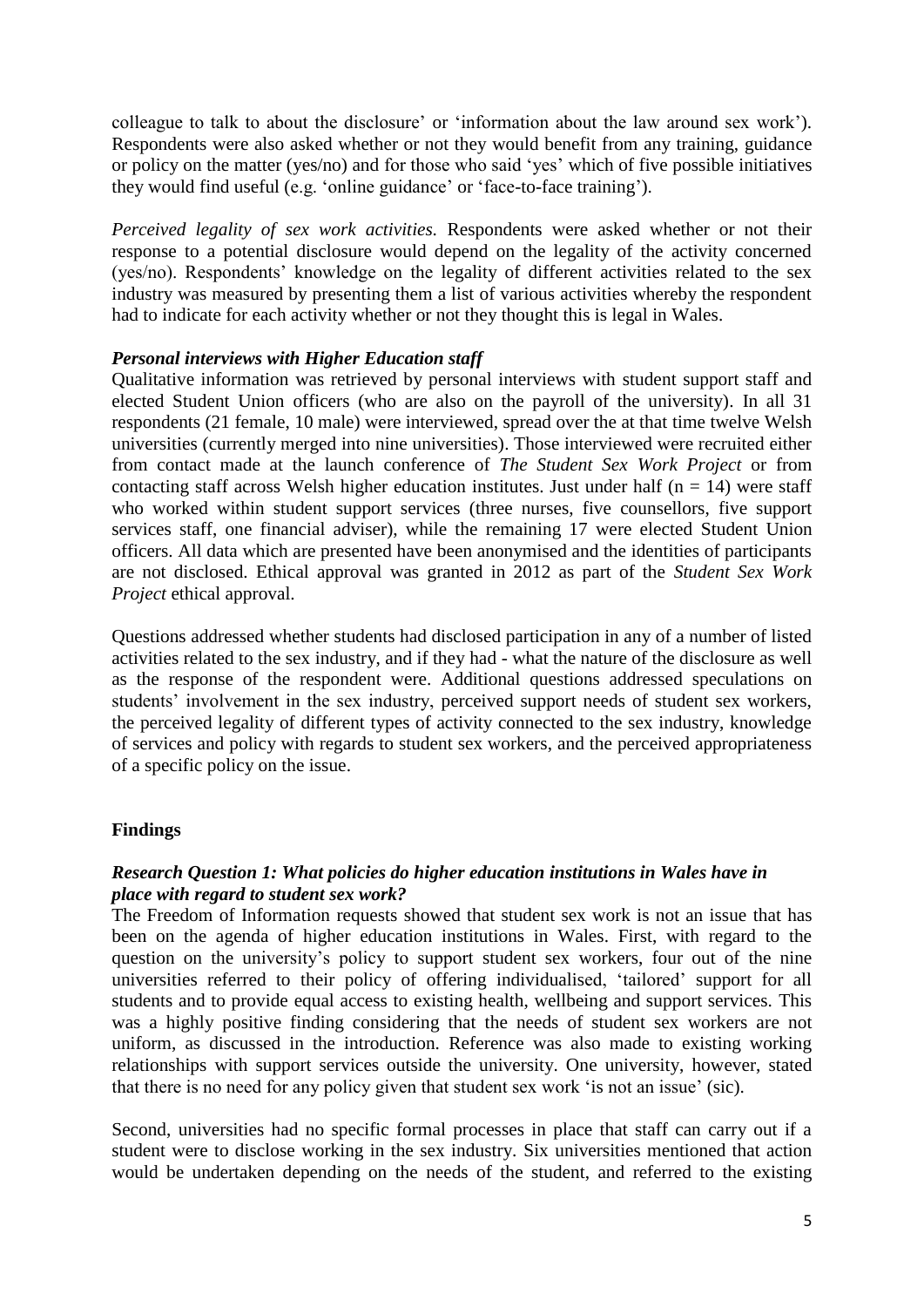formal referral processes to available services (e.g. financing, sexual health or counselling). There was one university in which staff had been given training on the subject and collaborated with 'Women's aid'. One university limited its response to providing a link to the university's student support centre, suggesting that regular protocols for service provision would apply.

Third, universities had no procedures in place if it was discovered that a student was working in the sex industry. Again, universities would treat such a case in much the same way as any other situation, meaning that they would take on a personal approach and take appropriate action depending on the students' needs (e.g. look at opportunities for financial aid or emotional support). One university referred to collaborations with the police and a rape crisis centre, suggesting that student sex work was interpreted in terms of sexual assault. Two universities indicated that they would take action against the student in case the university's reputation would be put at stake, particularly when the student's behaviour would be subject to some sort of 'police or legal investigation'. It was also noted that a 'suitability for practice enquiry' might be undertaken where a programme followed was accredited by a professional body. One university limited its response to providing a link to the university's policy on student conduct and discipline.

Thus, most universities in Wales indicated to take on an individualised approach to students who work in the sex industry but no university mentioned any specific policy towards student sex work. It is therefore not clear whether universities are aware of the specific needs that student sex workers may have, especially in terms of a need for confidentiality. In addition there are some universities who would look at the issue from the angle of disciplinary action rather than the provision of tailored support.

### *Research question 2: Do higher education staff have experience with students engaged in sex work?*

Of the 106 members of staff that participated to the case study and who had a role that involved direct student contact, 12.3 per cent (13 respondents) reported having received at least one disclosure of sex work from a student. The most common form of activity disclosed was erotic dancing and stripping (nine students), followed by prostitution and escorting (seven students), glamour modelling (four students), being a naked butler (two students), being a professional dominant or submissive (one student), acting as a receptionist in a brothel, sauna or massage parlour (one student), and being a driver for sex workers (one student). In addition to actual disclosure, several of the staff members indicated to have had 'hunches' about students being involved in the sex industry.

Also during the personal interviews with university staff, it was discussed that there had been speculations about certain students being involved in the sex industry:

There have been quite a few cases where we, you know, looking through bank statements and looking at income expenditure reports, income and expenditures don't add up and you make a judgement I suppose, and the wondering comes in. (R10-Head of Student Support)

Some staff were also concerned that the issue of stigmatisation would prevent students disclosing to them. For example, there was a concern that students might feel that they could not disclose to a support service as it might become general knowledge on their academic record: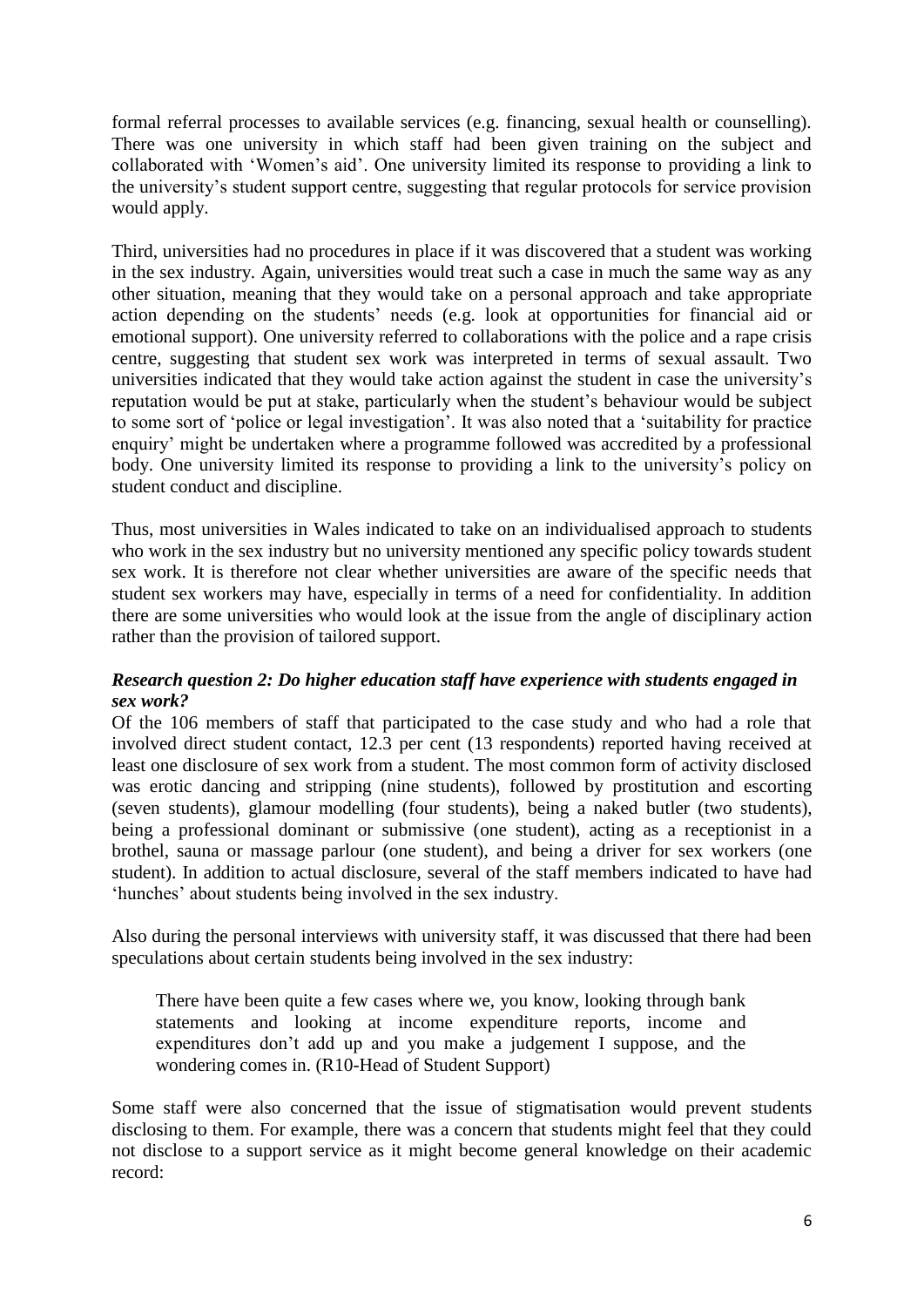Our mission statement is focussed on the non-judgement nature that you get when you come here. It is very much student-centred, so we aren't going to judge what the student may or may not be doing. The worry you get with students is that the thing they'll tell you will end up on their academic record, which is a mythical thing which doesn't exist anyway. There is just no way that could happen. (R11-Head of Student Support)

#### *Research question 3: How do higher education staff respond to students engaged in the sex industry and are they able to provide the support that might be needed?*

The university case study and the personal interviews with university staff showed that disclosures were dealt with very differently, from a 'doing nothing' approach to two responses of warning the student that if they did not cease, there would be some form of disciplinary action. Also practical advice on sexual health and on counselling was offered and referrals had been made to student support services, the GUM clinic (GenitoUrinary Medicine) and a Drugs Project. The following quotations from the university case study illustrate responses where the main concern was the university's and the profession's reputation:

I was concerned as the student was training to be a health care professional and there would seem to be a conflict of interest here between needing the money and being a role model for society. Following discussions about this with the student and with other staff in the college the student decided not to continue with this work. (Survey R44-University tutor)

The student was advised that posing for pictures while scantily clad could put herself at risk and bring the reputation of both the university and the profession for which she was being trained into disrepute. She was advised to ensure that if she continued to post pictures on Facebook that she must not add anything that could link her to the university or her chosen profession. (Survey R140- University tutor)

However, in comparison, we also received responses from the university case study that indicated that the primary concern of staff was the student's wellbeing.

I provided my personal work contact details so that she did not have to deal with multiple members of staff regarding her situation. (Survey R112-Student services staff)

Likewise, one Head of Student Support (R10) stated at interview:

It was a chat around the 'do you really want to do this? Are you doing it purely because of the money side or is it something you want to do? How are you keeping yourself safe? Who knows you're going?' So we were talking around safety and why she was doing it and were there any other alternatives because it was purely for the money.

Five out of the thirteen respondents from the university case study who experienced a disclosure confirmed that they did not know where to look for support or guidance. Also the personal interviews with university staff showed that service provision for student sex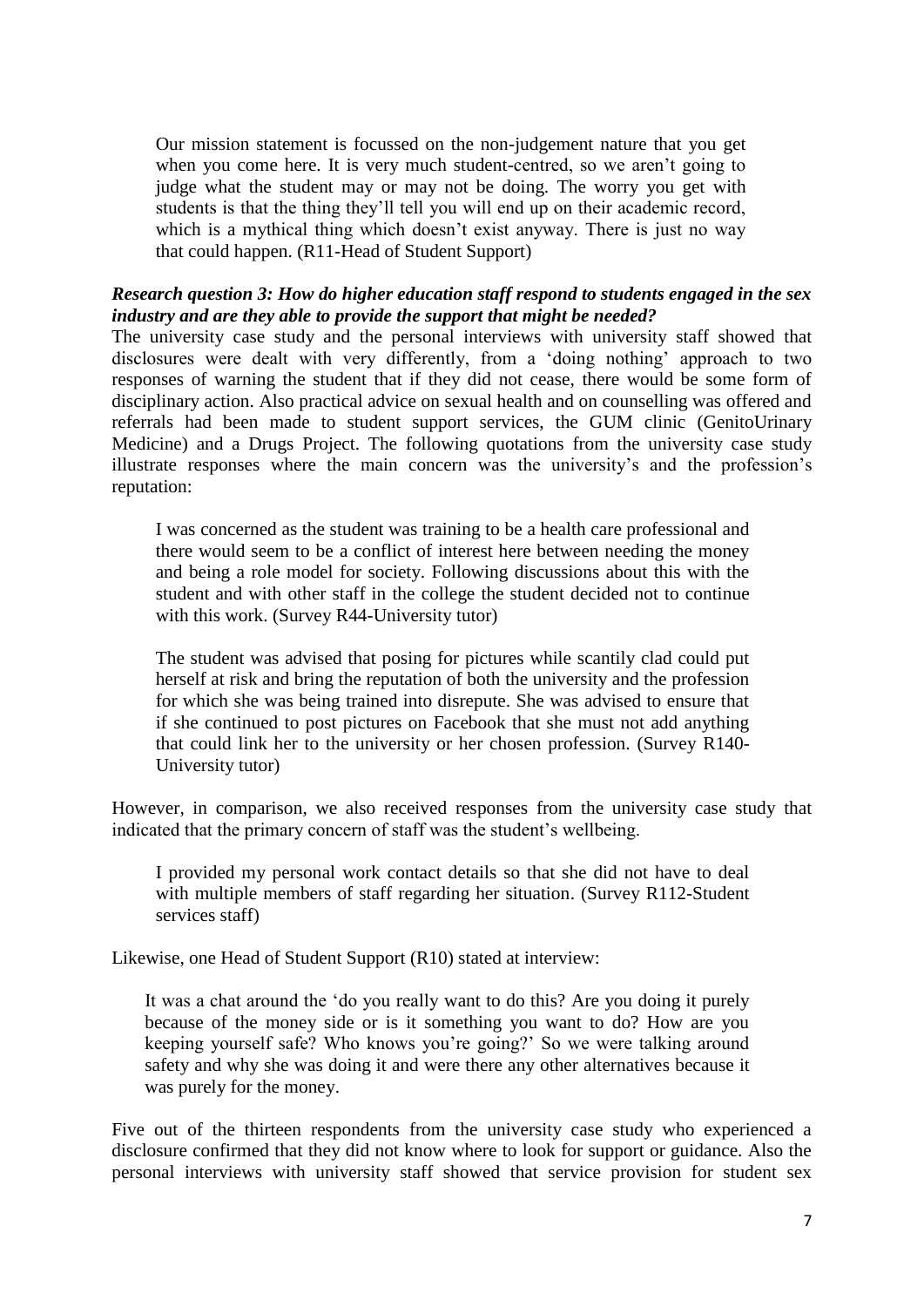workers was not something they had previously thought through. There tended to be an assumption that the main support need of student sex workers would be sexual health and safety, as well as emotional- or wellbeing support. Overall, support staff indicated the need for an individualised approach and signposting the student to the most appropriate support service:

There would actually be a journey that we would want to engage the student in, with regards to the presenting issue, the underlying issues and the resolution to all of that, and the underlying issues can be several, financial, emotional, legal, whatever. Those services we provide are based around dealing with people as individuals and finding for them a support package and a resolution which works for them as an individual. (R12-Head of Student Support)

It was also suggested by an elected Student Union officer that not all students who work in the sex industry necessarily need support and that confidentiality would be key:

They might be absolutely fine, it depends what their reasons were for getting in to it. Potentially like emotional support or just someone to talk to I think is important. Because it might be a case where they don't talk to anyone about it and so having a confidential space where they know it's not going to get back to anyone, I think it's really important. (R26-Student Union Officer)

#### *Research question 4: Do higher education staff have a good understanding of the laws on sex work?*

One third of the respondents that participated in the university case study expressed the view that the perceived illegality of an activity would affect how they would respond to a student upon disclosure (36.8 per cent). An even higher proportion indicated that it would affect what they would do in terms of follow-up (42.6 per cent). The results further showed substantial discrepancies between the actual and the perceived legality of various activities that are related to the sex industry. Table 1 shows for each activity that was presented the percentage of the respondents that thought that activity was legal and the actual legality of that activity according to the law for England and Wales. Selling sex on the street was largely known to be illegal while working as a stripper or erotic dancer were clearly known to be legal. There was a lack of clarity about selling sex in a private place and less than one in three respondents knew that this is a legal activity. Also selling sex through an online webcam is a legal activity but this was not perceived by all respondents as such. The majority of the respondents thought that selling sex from a brothel is an illegal activity which it is not; it is brothel keeping which is the illegal activity.

|                                                        | <b>Perceived as</b> |                        |
|--------------------------------------------------------|---------------------|------------------------|
|                                                        | legal               | <b>Actual legality</b> |
| Selling sex on the street                              | 9.57%               | Illegal                |
| Buying sex on the street                               | 10.52%              | Illegal                |
| Selling sex independently in a private place (1)       | 29.78%              | Legal                  |
| Buying sex from an independent sex worker in a private | 29.47%              | Legal                  |
| place $(1)$                                            |                     |                        |
| Selling sex from a massage parlour or brothel          | 11.95%              | Legal                  |
| Purchasing sex from a massage parlour or brothel       | 14.89%              | Legal                  |
| Selling sex under the same roof as someone else (2)    | 7.44%               | Illegal                |

Table 1. Perceived legality of various activities related to the sex industry ( $N = 106$ )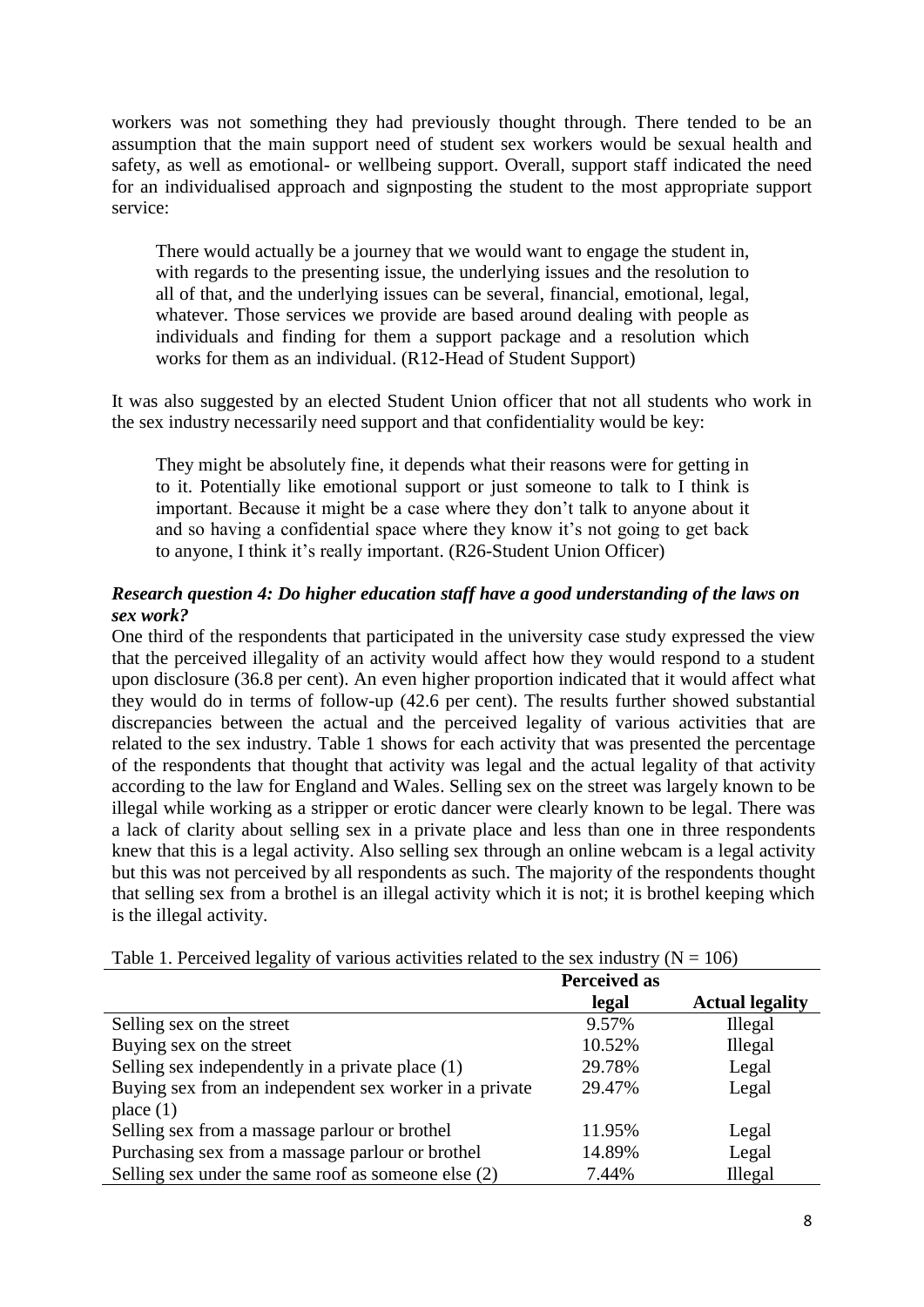| Working as a stripper in a strip bar or club            | 95.74% | Legal   |
|---------------------------------------------------------|--------|---------|
| Working as a pole dancer or lap dancer in a bar or club | 94.73% | Legal   |
| Working as a topless waiter or waitress                 | 86.02% | Legal   |
| Running a brothel                                       | 6.31%  | Illegal |
| Assisting in the running of a brothel                   | 10.58% | Illegal |
| Providing sexual services through an online webcam      | 52.68% | Legal   |
| Providing sexual services through phone chat lines      | 67.74% | Legal   |

(1) such as from a privately owned house or flat

(2) thus at least two sex workers who work from the same private place

Also during the personal interviews with higher education staff it was found that the laws on sex work are very confusing. An element that feeds the confusion was that the laws are not always put into practice:

This is going to sound quite silly of me but I'm not entirely sure what a brothel is? Because we have one on *(name of road)* and as far as I know that's a strip bar although it probably also has other services which aren't made apparent to the licenses of the building. (R20-Student Union Representative)

#### *Research question 5: What do higher education staff need to be able to deal adequately with a situation of student sex work?*

The respondents that took part in the university case study were asked what they would need if a student were to disclose engagement in the sex industry. The majority (62.8 per cent) indicated that they would need university policy or guidance around the topic; almost half (45.7 per cent) indicated they would need information about services; 40.4 per cent would need information about the law; 29.8 per cent would need a professional to discuss disclosure with; and 25.5 per cent would need a colleague to discuss disclosure with. A minority of 14.9 per cent said that they would not need any information or support.

With regard to the need for specific guidance and training on the issue, one third of the respondents (37.2 per cent) felt that they would benefit from this. When asked to specify what method of delivery would be appropriate to them, online guidance was by far the most popular (indicated by 65.4 per cent of the respondents), followed by short face-to-face training (55.8 per cent), paper guidance (34.6 per cent) and substantial learning that would require more time (15.4 per cent).

The personal interviews with higher education staff confirmed that some staff would find it useful if they could fall back to university policy in case a situation of disclosure would occur:

I think it's that kind of situation that might not happen very often but it would be really useful to know what to do in that situation or to quickly find out what to do in that situation. Anyone that gets that disclosure you've got a real range [of responses] especially because of the moral issues. What will be said to that student [on disclosure], you want to make sure that it's not 'that's disgusting!' can you imagine? (R26-Student Union Representative)

As the following quotation illustrates, some participants were very concerned that the university should have appropriate policy in place: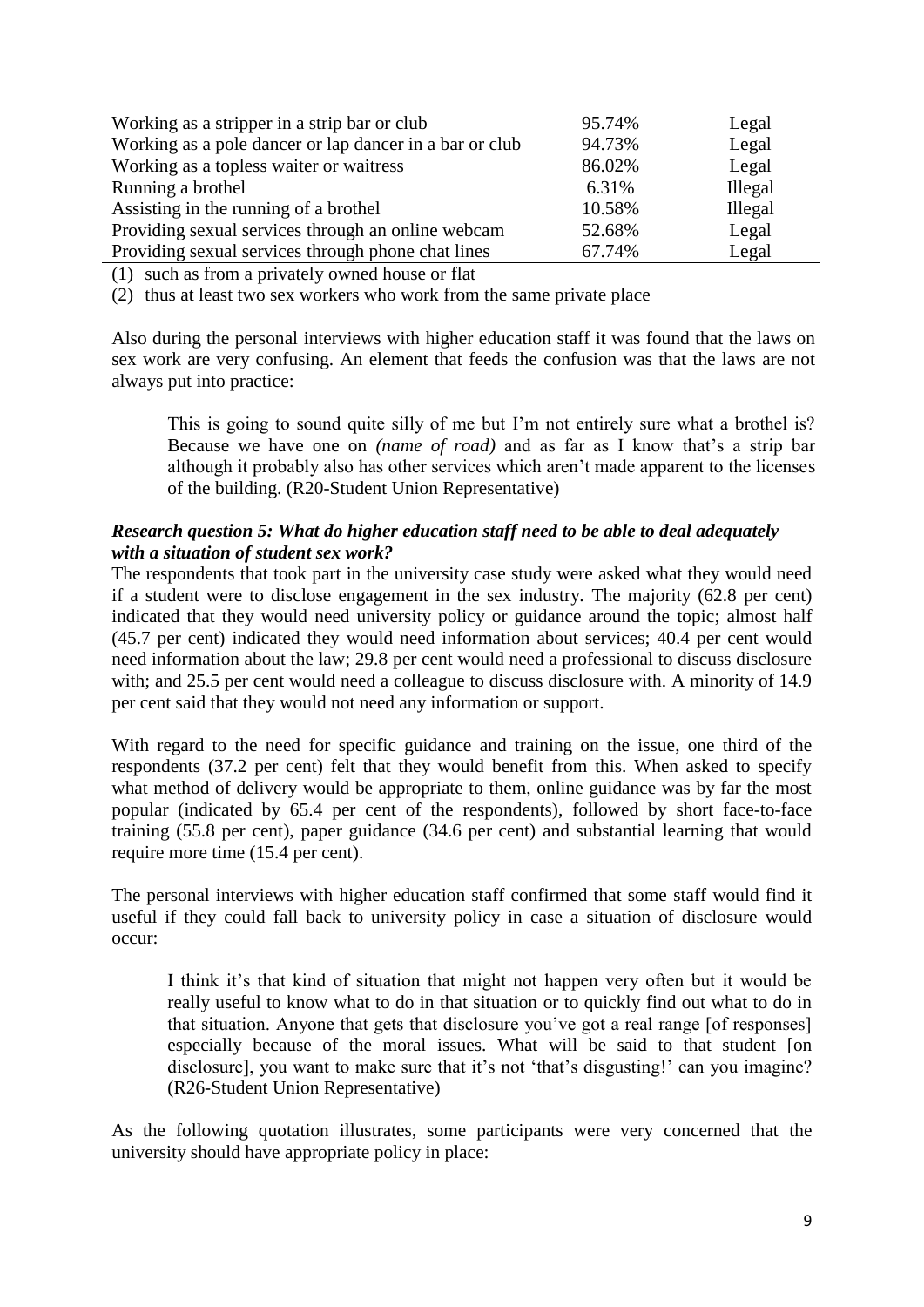If students feel that they have no option but to do sex work, so I'm not talking about it being an optional lifestyle, but if students are at a point where they feel they have no other option but to do this in order to feed themselves, then that's something we need to look at and deal with and we need to have a policy on it and we need to look at it and deal with it. (R8-Support Service Staff)

At the same time, however, some respondents were more wary towards policy and argued that policy should not be too restrictive or explicit:

I don't like policy; I prefer guidelines because I like to have the ability to make my own inferences. Policies are too restricting. (R5-Student counsellor)

I feel this should be covered by bigger robust policies. We should not have a policy for everything, it should all be covered. (R13-Head of Counselling Services)

While the need for training was not specifically discussed during the personal interviews, the respondents did mention that there is a need for raising awareness on the issue:

It's all awareness, if you don't know then how can you help them? What does sex work mean? What sort of support are they likely to need? Would they be offended of somebody said 'why are you doing that?' (R10-Head of student support)

One staff member referred to the benefits experienced with regard to training that she had received on the issue of sexual assault and thought that staff would similarly benefit from training on the issue of student sex work:

We had some excellent training about the support that's available locally to students who have been victims of sexual assault and it really, amongst the whole department, raised the issue and we became more aware and more comfortable in discussing it amongst ourselves, of being confident about knowing what to do if that comes through the door or we get that phone call, and even just dealing with students who perhaps do disclose something. So given the sort of response to that and the positive response that we had amongst the staff about that, then absolutely it would be really, really useful. (R9- Financial advisor)

#### **Discussion and conclusive comments**

A significant number of higher education staff have experienced students' disclosure on engagement in the sex industry or have had presumptions on such engagement. At the same time, there are currently no specific provisions or policies in place at any Welsh university – a situation which Cusick et al.'s (2009) study suggests is likely to be mirrored throughout the UK. Likewise, given the paucity of research in this area we would suggest that this could travel far beyond the UK, across Europe and further afield. Given the lack of guidance for staff in this area, it is not surprising to find that in our study few higher education staff members felt able to offer advice or support to students on issues around sex work, despite being able to identify a number of needs which included sexual health, safety and general student wellbeing support. In addition, staff responses indicated poor understanding of the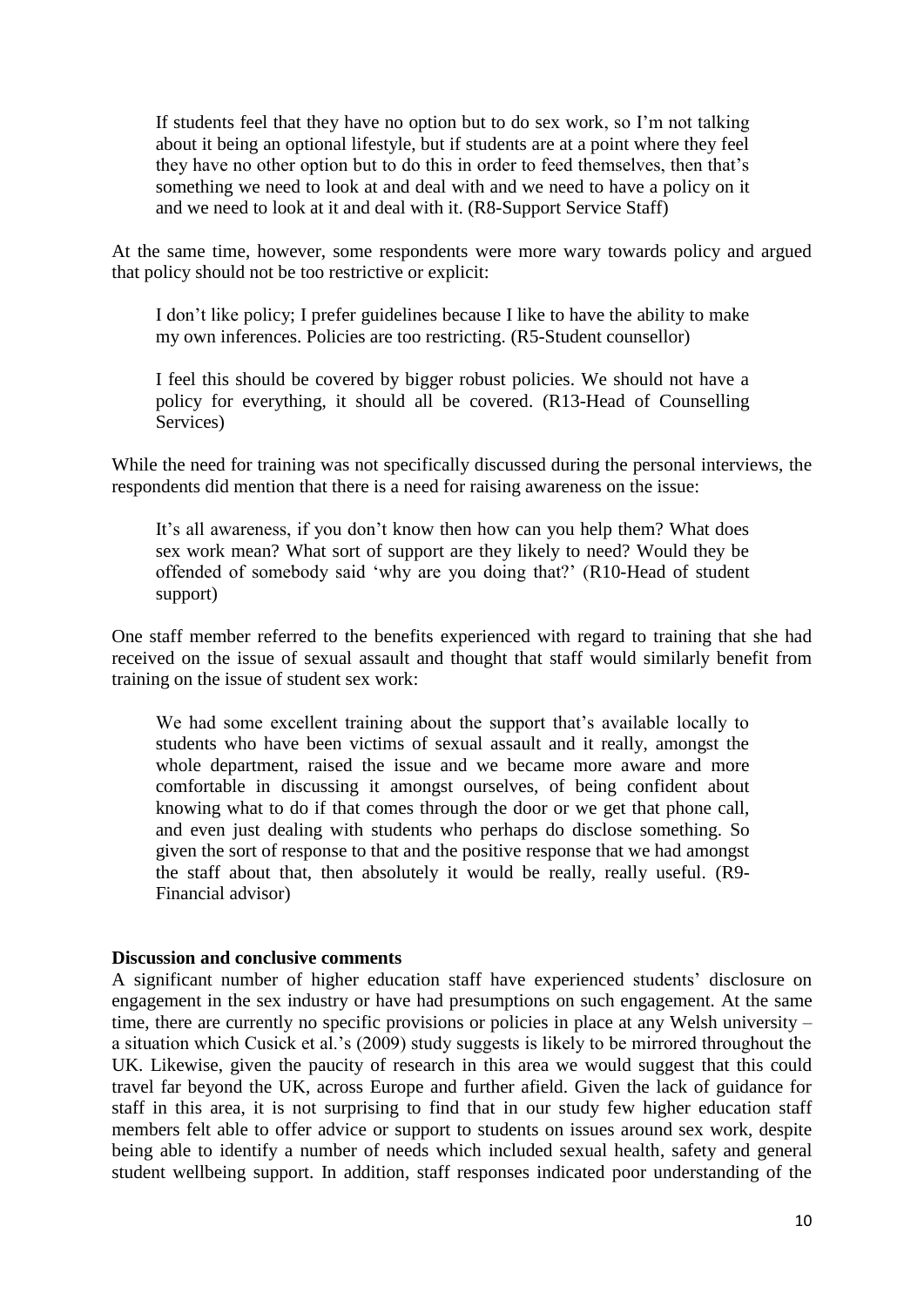legality of a range of activities associated with the sex industry and an expressed desire to have some policy or guidance around the issue.

The finding that higher education institutions as well as higher education staff indicated the need to adopt an individualised approach for student sex workers is definitely sensible. A large-scale quantitative research on student sex work points to the diversity of the student sex worker population in terms of motivations, experiences as well as needs (Sagar, Jones, Symons, Tyrie, & Roberts, 2015) and therefore any approach to student sex workers should be tailored to individual circumstances. However, there are certain issues that are of particular importance with regard to student sex work. As such that same study on student sex work indicated while some student sex workers fear violence, a significant issue for participants was the need to keep sex work secret and fear of stigmatisation. These issues need particular attention in any individualised approach and demand heightened attention to student confidentiality.

While the study showed that most of the higher education institutions in Wales did not take on an explicitly exclusionary stance towards students who work in the sex industry, there were several issues that need to be addressed in order to make the higher education environment an inclusive and safe place for all students, including those who take up work in the sex industry. It was found that higher education institutions remain concerned about student occupations within the sex industry and behaviour that could be deemed to bring the reputation of the university either of the profession for which the student is training into disrepute. The fear for damaging the university's reputation does not weigh up, however, to the risk of discriminating against the student and higher education institutions have a pastoral responsibility towards their students. Essentially, the universities' responsibilities lie not in censoring or policing what their students do away from the campus but in ensuring their wellbeing on it. As Cusick et al. (2009) argue, any potential institutional enquiries into the circumstances of a student's involvement in commercial sex which is a facet of their private life ought to be prohibited under the harassment and bullying policies which most institutions operate. Furthermore, given that sex workers are known to easily fall victim to stigmatisation and discrimination (Sanders, 2005), higher education institutions have a role in protecting student sex workers in much the same way as they have policies in place to protect other minority groups.

Likewise, a range of professionalisms continue to implement professional codes of practice that may render a student who engaged in a sex industry occupation 'unfit for practice'. The Nursing and Midwifery Council Guidance on Professional conduct for example demands that students not only possess the skills, knowledge and good health to carry out nursing and midwifery safely and effectively, but also that the student possesses 'good character'. Students are reminded at clause 53: '...*your behaviour and conduct inside and outside of the university and clinical placement, including your personal life, may impact on your fitness to practice and ability to complete your programme'.* Further clause 54 demands that students '*uphold the reputation of your chosen profession at all times'.* The great irony here of course is that research has made links for many years between sex work and the caring professions (Sanders, 2005). Also, sex worker testimonies indicate that sex workers sometimes see themselves as sexual health educators and therapeutic counsellors (Sanders, 2006) and there is a growing acceptance of sex workers who work specifically with disabled clients (see for example, TLC Trust, 2008). Perhaps the greatest paradox in the context of the nursing profession is that the Royal College of Nursing supports the decriminalisation of sex work (the removal of laws that criminalise the selling of sex) and has done since 1995 (Carvel,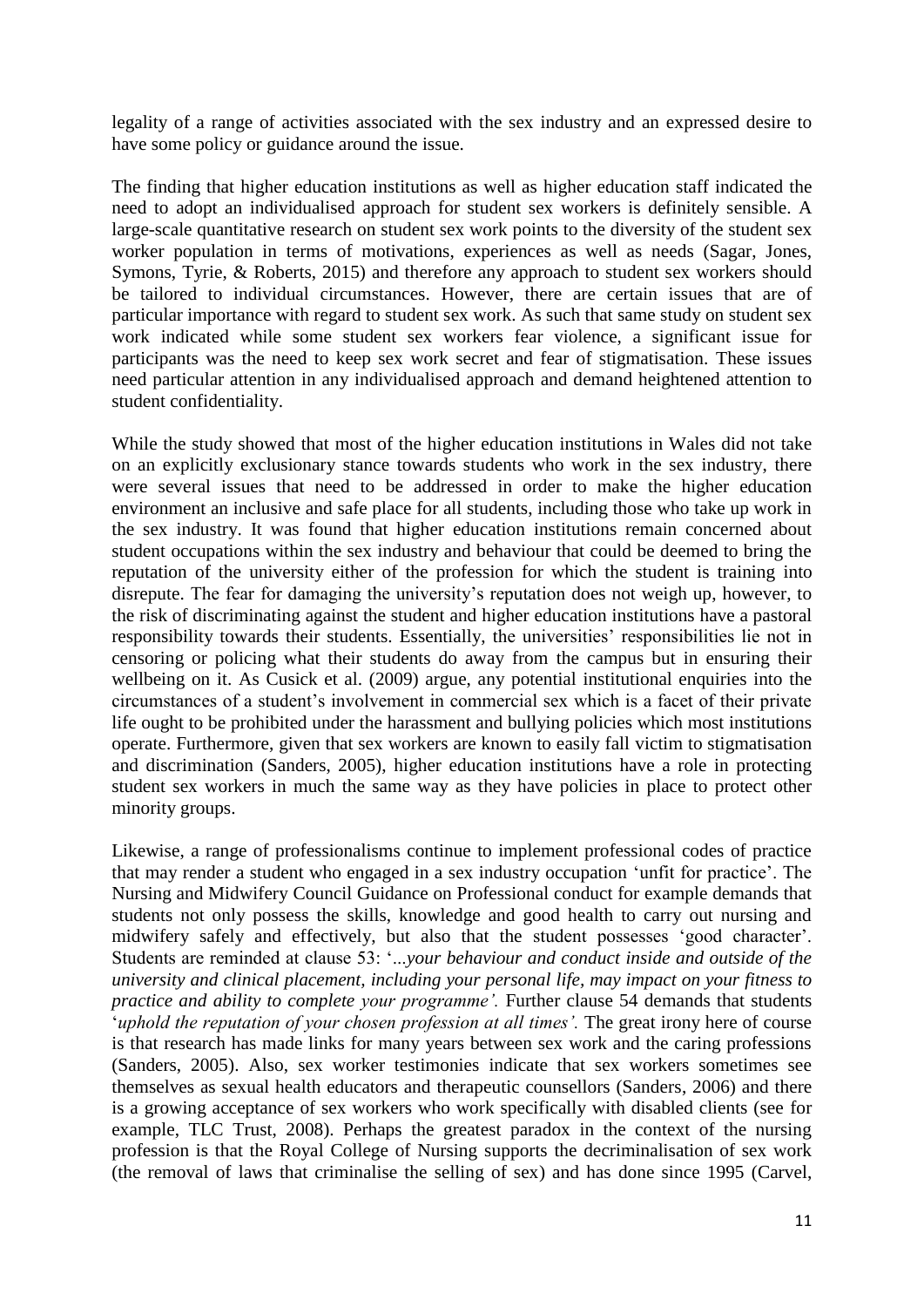2005). Back in 1995 the College highlighted the need to rid sex workers of stigma, shame and victimisation – social conditions that prevent workers from accessing health services (Clement, 1995).

It is clear that policy/guidance and training can go some way in providing a more inclusive higher education environment. This would assist staff at higher education institutions to approach student sex work appropriately and confidently. However, the individual and collective obstacles to providing effective support are further hindered by the widespread inaccurate perceptions regarding the legality of various kinds of sex work as well as the stigma attached to sex work occupations. While addressing the wide variety of professional codes of practice a student sex worker may fall foul to lie beyond the remit of this study, we call upon professional bodies to re-engage in discussion regarding sex work occupations and fitness for practice – particularly given the social and economic mainstreaming of the sex industry (Brents & Sanders, 2010).

#### **Acknowledgements**

We would like to thank everyone who participated in the study. The work was funded by a grant from the BIG Lottery Innovation Fund.

#### **References**

- Altbach, P.G., Reisberg, L., & Rumbley, L.E. (2009). Trends in global higher education: Tracking an academic revolution (A Report prepared for the UNESCO 2009 World Conference on Higher Education). Retrieved from http://atepie.cep.edu.rs/public/Altbach, Reisberg, Rumbley Tracking an Academic Revolution,\_UNESCO\_2009.pdf
- Attwood, F. (2006). Sexed up: Theorizing the sexualization of culture. *Sexualities, 9*, 77-94. doi: 10.1177/1363460706053336
- Awoyera, A. (2012, February). One in ten medical students turn to prostitution to cover fees. *Cosmopolitan.* Retrieved from http://www.cosmopolitan.co.uk/worklife/careers/a15166/one-in-ten-medical-studentsturn-to-prostitution/
- Barrett, D. (1997, July 21). Students on the game. *The Times Higher Education Supplement*. Retrieved from http://www.timeshighereducation.co.uk/news/students-on-thegame/103533.article
- BBC News. (2004, January). Student sells virginity on web. *BBC News.* Retrieved from http://news.bbc.co.uk/1/hi/england/bristol/3429769.stm
- Brents, B., & Sanders, T. (2010). The mainstreaming of the sex industry: Economic inclusion and social ambivalence. *Journal of Law & Society, 37*, 40-60. doi: 10.1111/j.1467- 6478.2010.00494.x
- Brown, J. (2013, June 13). Sex for tuition fees: Are universities just refusing to face up to the facts? *The Independent*. Retrieved from http://www.independent.co.uk/student/news/sex-for-tuition-fees-are-universities-justrefusing-to-face-up-to-the-facts-8667648.html
- Carvel, J. (2005, April 27) Decriminalise prostitution, nurses urge. *The Guardian.* Retrieved from http://www.theguardian.com/society/2005/apr/27/health.crime
- Channel 4 News. (2012, May 24). Hard-up students seek help from sugar daddy website. *Channel 4 News.* Retrieved from http://www.channel4.com/news/hard-up-studentsseek-help-from-sugar-daddy-website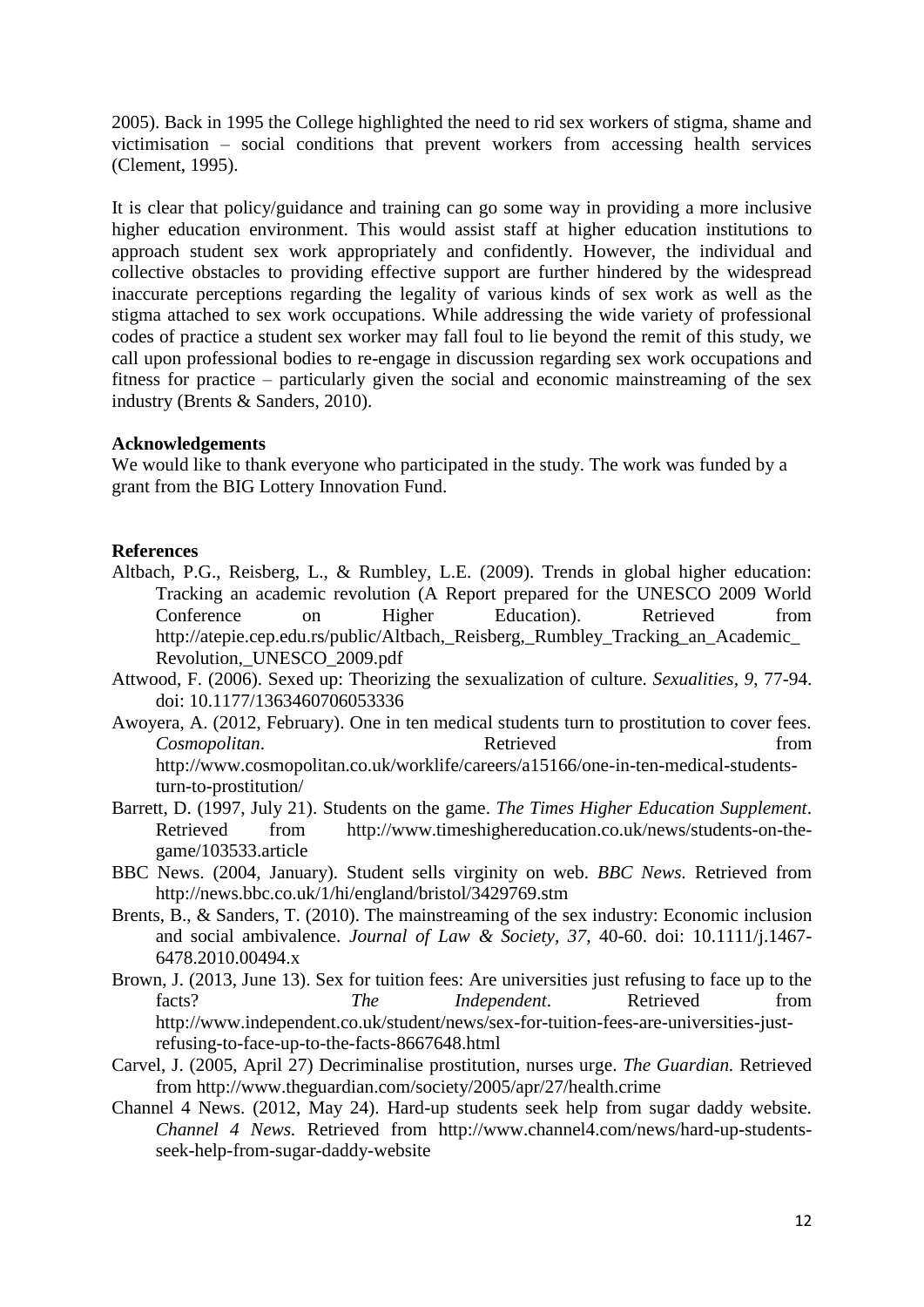- Chapman, M. (2001, May 11). Red light finds its way onto campus. *The Times Higher Educational Supplement.* Retrieved from http://www.timeshighereducation.co.uk/features/red-light-finds-its-way-ontocampus/159667.article
- Clement, B. (1995). Nurses Vote for scrapping laws on prostitution. *The Independent.* Retrieved from http://www.independent. co.uk/news/uk/nurses-vote-for-scrappinglaws-onprostitution-1620127.html
- Cusick, L., Roberts, R., & Paton, S. (2009). Higher and further education institution policies on student and staff involvement in commercial sex. *Journal of Higher Education Policy and Management, 31*, 185-195. doi: 10.1080/13600800902825876
- Dolman, K. (2008, February 19). Selling sex to study. *The Times Education.* Retrieved from http://www.thetimes.co.uk/tto/education/article1802433.ece
- Duvall Smith, A. (2006, October 31). Thousands of students 'join sex trade to fund degrees'. *The Independent.* Retrieved from http://www.independent.co.uk/news/europe/thousands-of-students-join-sex-trade-tofund-degrees-422287.html
- Johnstone, D.B. (2004). The economics and politics of cost sharing in higher education: Comparative perspectives. *Economics of Education Review, 23*, 403-410. doi: 10.1016/j.econedurev.2003.09.004
- Krüsi, A., Chettiar, J., Ridgway, A., Abbott, J., Strathdee, S.A., & Shannon, K. (2012). Negotiating safety and sexual risk reduction with clients in unsanctioned safer indoor sex work environments: A qualitative study. *Research and Practice, 102,* 1154-9. doi: 10.2105/AJPH.2011.300638
- Lantz, S. (2005). Students working in the Melbourne sex industry: Education, human capital and the changing patterns of the youth labour market. *Journal of Youth Studies, 8*, 385- 401. doi: 10.1080/13676260500431669
- Payne, B., Charonis, G.K., Haaristo, H.S., Maurer, M., Kaiser, F., Siegrist, R., McVitty, D., Gruber, A., Heerens, N., Xhomaqi, B., Nӧtzl, T., Semjonov, M., & Primožič, R. (Eds.) (2013). *Compendium on financing of higher education: Final report of the financing the student's future project.* Retrieved from the European Student's Union website: http://www.esu-online.org/news/article/6068/Compendium-on-Financing-of-Higher-Education/
- Roberts, R., Golding, J., Towell, T. Reid, S., Woodford, S., Vetere, A., & Weinreb, I. (2000). Mental and physical health in students: The role of economic circumstances. *British Journal of Health Psychology, 5*, 289-297. doi: 10.1348/135910700168928
- Roberts, R. (2013, July 10). Guest Blog for The Student Sex Work Project [Web log message]. Retrieved from http://www.thestudentsexworkproject.co.uk/?p=657
- Roberts, R., Bergström, S., & La Rooy, D. (2007a). Sex work and students: An exploratory study. *Journal of Further and Higher Education, 31*, 323-334. doi: 10.1080/03098770701625720
- Roberts, R., Bergström, S., & La Rooy, D. (2007b). Commentary: UK students and sex work: Current knowledge and research issues. *Journal of Community and Applied Social Psychology, 17*, 141-146. doi: 10.1002/casp.908
- Roberts, R., Sanders, T, Smith, D., & Myers, E. (2010). Participation in sex work: Students' views*. Sex Education: Sexuality, Society and Learning, 10*, 145-156. doi: 10.1080/14681811003666507
- Sagar, T., Jones, D., Symons, K., & Bowring, J. (Eds.) (2015). *The Student Sex Work Project: Research Summary.* Swansea: Swansea University, Centre for Criminal Justice and Criminology.